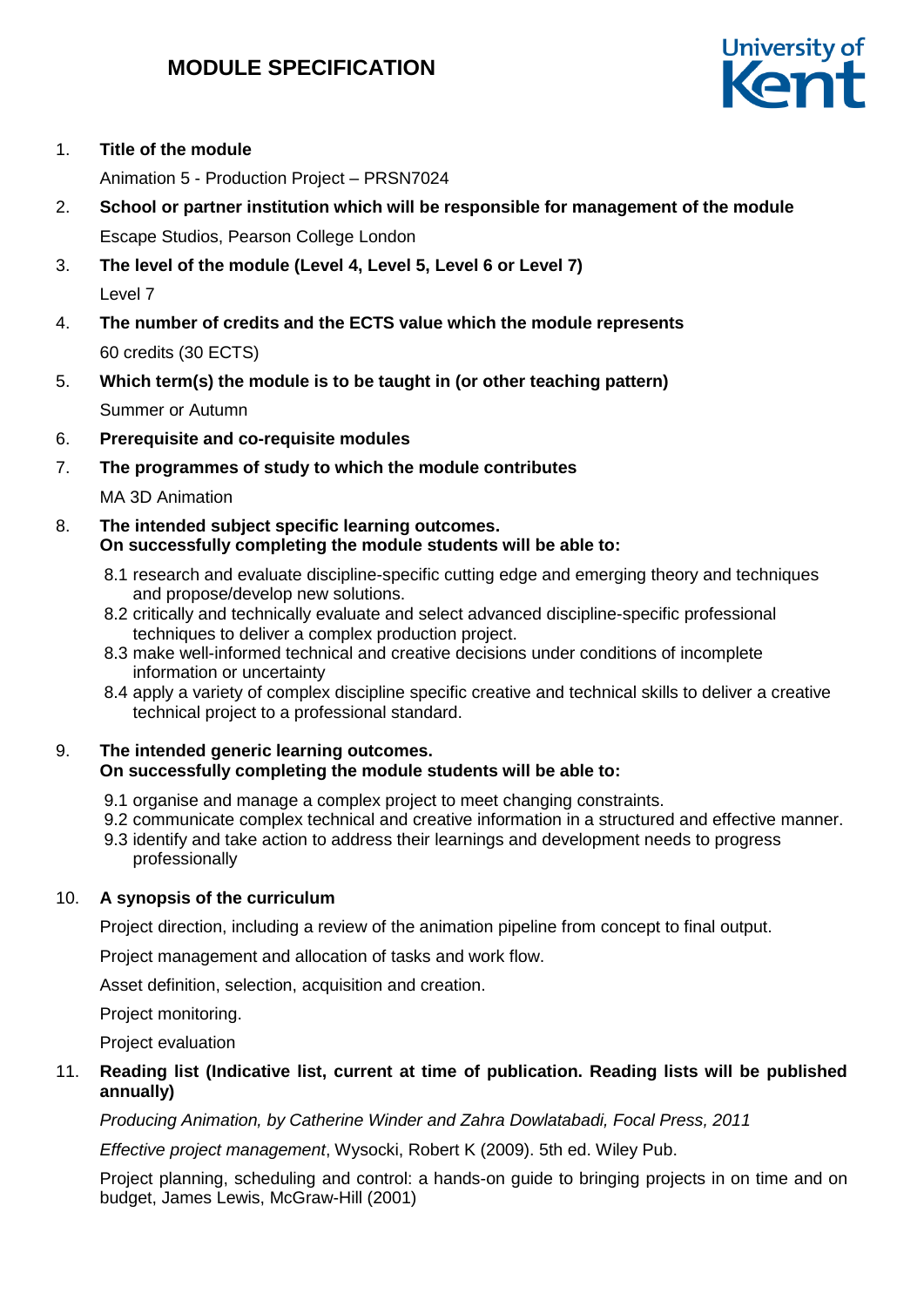# **MODULE SPECIFICATION**



## SIGGRAPH papers and proceedings

IEEE Transactions on Computer Graphics

Escape Studios Animation Library: [http://lib-guides.pearsoncollegelondon.ac.uk](https://urldefense.proofpoint.com/v2/url?u=http-3A__lib-2Dguides.pearsoncollegelondon.ac.uk&d=DwMFaQ&c=0YLnzTkWOdJlub_y7qAx8Q&r=SpDSvozb703YwkXZ2yDQYI1lZ4AMWS_xY3tIzXhDKRM&m=Wo7EOP_-8zVCHZXwF_I5sDe9ZB-grFmVDA3TdcQblIY&s=WU9Q4fPopBQT9LD44xKhkKjXmHBxHntpfyVFWcTzTk8&e=)

## 12. **Learning and teaching methods**

Students undertake a self-directed or alternatively a collaborative project in a studio environment to meet a negotiated brief. The project is supervised by tutors and supported by studio assistants through regular formative feedback sessions.

Feedback sessions: 30 hours

Directed study: 570 hours

## 13. **Assessment methods**

13.1 Main assessment methods

## Production Project 60%

The student will specify, develop and deliver a project to a brief negotiated with their tutors to that uses the advanced techniques that they have studied in a way that shows their mastery of the subject area. The decisions that student makes in developing the project will demonstrate the extent of their knowledge and understanding of the emerging state-of-the-art and the implementation will allow them to demonstrate a professional level of skills. (LO 8.3, 8.4, 9.1)

Retrospective (5000 words) 40% (LO 8.1, 8.2, 8.4, 9.2, 9.3)

An in-depth self-assessment / post mortem report. The student will show that the design and production process that they have carried out in this project is one that exhibits the required characteristics for a Master's degree. It should discuss the decisions that they have made and place them in the context of current industry practice and research in the area. This is their opportunity to demonstrate the depth of their critical understanding of the field and to show that they can objectively analyse their own work. In the event that this project becomes a group project, involving a collaboration with other students, the Retrospective must clearly identify the role and remit of each individual student on the project.

13.2 Reassessment methods

## 14. **Map of module learning outcomes (sections 8 & 9) to learning and teaching methods (section12) and methods of assessment (section 13)**

| <b>Module learning outcome</b> |                           | 8.1 | 8.2 | 8.3 | 8.4 | 9.1 | 9.2 | 9.3 |
|--------------------------------|---------------------------|-----|-----|-----|-----|-----|-----|-----|
| Learning/ teaching method      | <b>Hours</b><br>allocated |     |     |     |     |     |     |     |
| <b>Feedback Sessions</b>       | 30                        | x   | X   | Χ   | X   | X   | X   | Χ   |
| <b>Directed Study</b>          | 570                       | X   | X   | Χ   | X   | X   | X   | X   |
| <b>Assessment method</b>       |                           |     |     |     |     |     |     |     |
| <b>Production Project</b>      |                           |     |     | Χ   | X   | X   |     |     |
| Retrospective                  |                           | Х   | X   |     | Х   | X   | Х   | X   |